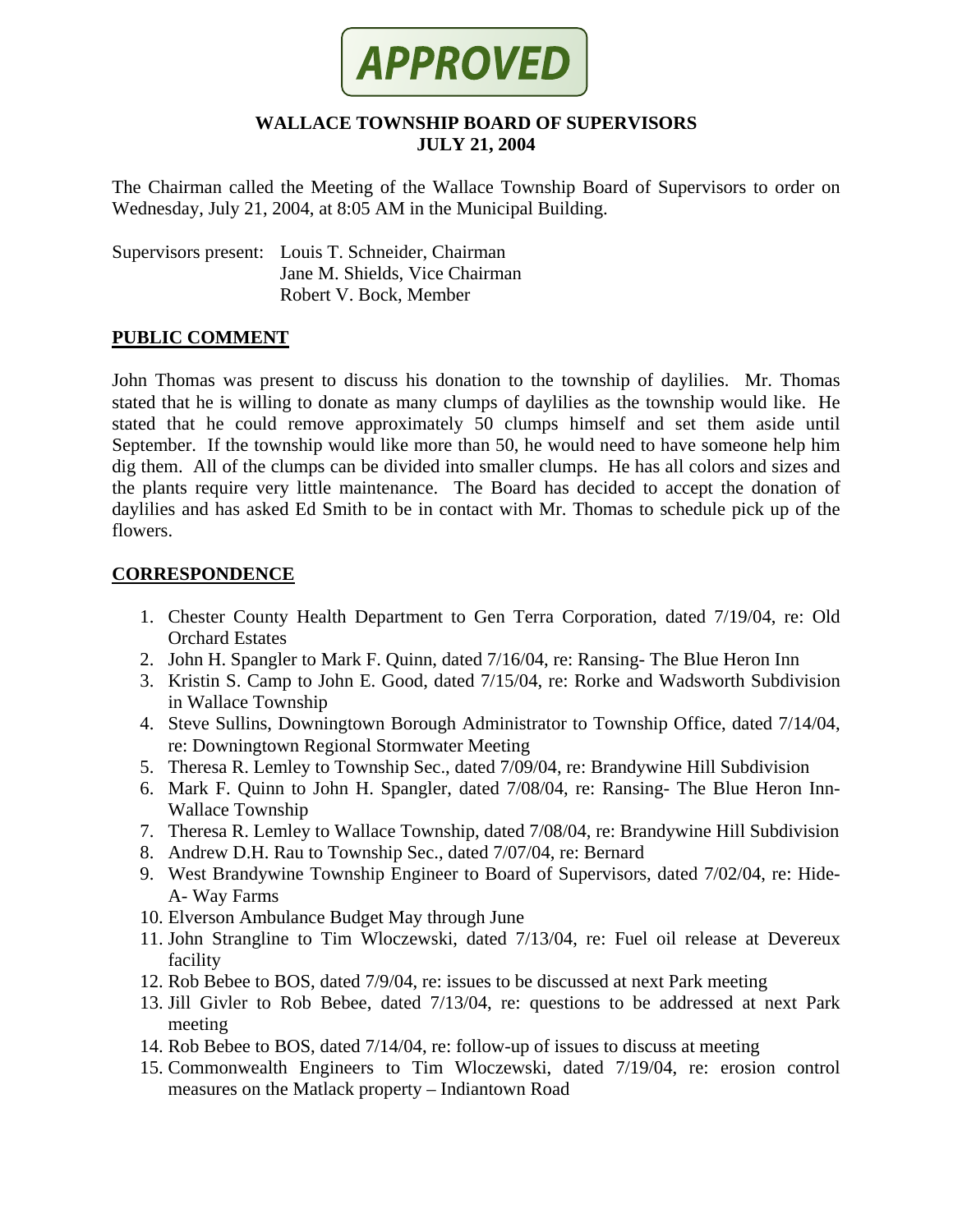# **FIRE COMPANY**

None. Mr. Schneider stated that he would like a letter to be sent to the fire company to discuss their future involvement with Community Day. He feels that this event should be taken over by the fire company and the park board. Brian McDonaugh stated that he is willing to take over the handling of Community Day. A letter will still be sent to the fire company asking for their involvement.

## **ROAD REPORT**

Road report for the month of May: 1647.1 miles driven, 64 hours on the equipment meters, and 438.5 man-hours logged.

Crack sealed and cold patch areas of Chalfant Road. Saw cut and repair parts of Barneston Road and Bassett Hunt. Installed new signs at Howson Park and Lamb Tavern Preserve along with 911 addressing signs. Cleaned gutters at township building. Installed new garage doors at the maintenance building. Doors had been donated. Performed routine mower maintenance.

Road report for the month of June: 1111.1 miles driven, 78.9 hours on the equipment meters, and 514.5 man-hours logged.

Performed routine road inspections on Monday. Weeded at intersections, removed hanging limbs as well as removal of a tree on Mapleflower Road. Cleaned all drains after the heavy rains. Replaced the flag pole at Wagenseller Park. Set up and cleaned up for Community Day. Repaired a leaking pipe and replaced pump at the schoolhouse. Repaired hydrologic leak and replaced the boom arm on the boom mower. Dug up and helped with repair of sewage pipe on Creek Road. Damage was caused by road widening performed by PennDOT.

Mr. Smith stated that the maintenance building will need to have a new gas heater installed. A price of approximately \$2,600 has been received. This includes a 1,500 BTU gas heater, piping, electrical work, and labor. Board agreed that this work should be completed.

Three paper proposals were received for road paving of Fleming Drive and Ada's Way. All bids were under \$10,000 and therefore the township is not required to bid the work. Ms. Shields moved to authorize Charleston Paving to perform the road paving. Mr. Bock seconded the motion. There being no further discussion or public comment, the motion was unanimously approved.

### **PLANNING COMMISSION**

Skip McGrew reported that an application for the Wheeler tract was presented at the Planning Commission meeting. Theresa Lemley of Riley-Riper, Nina Cidel of Heritage Builders and Jim Haigney of Commonwealth Engineering appeared representing the applicant. Ms. Lemley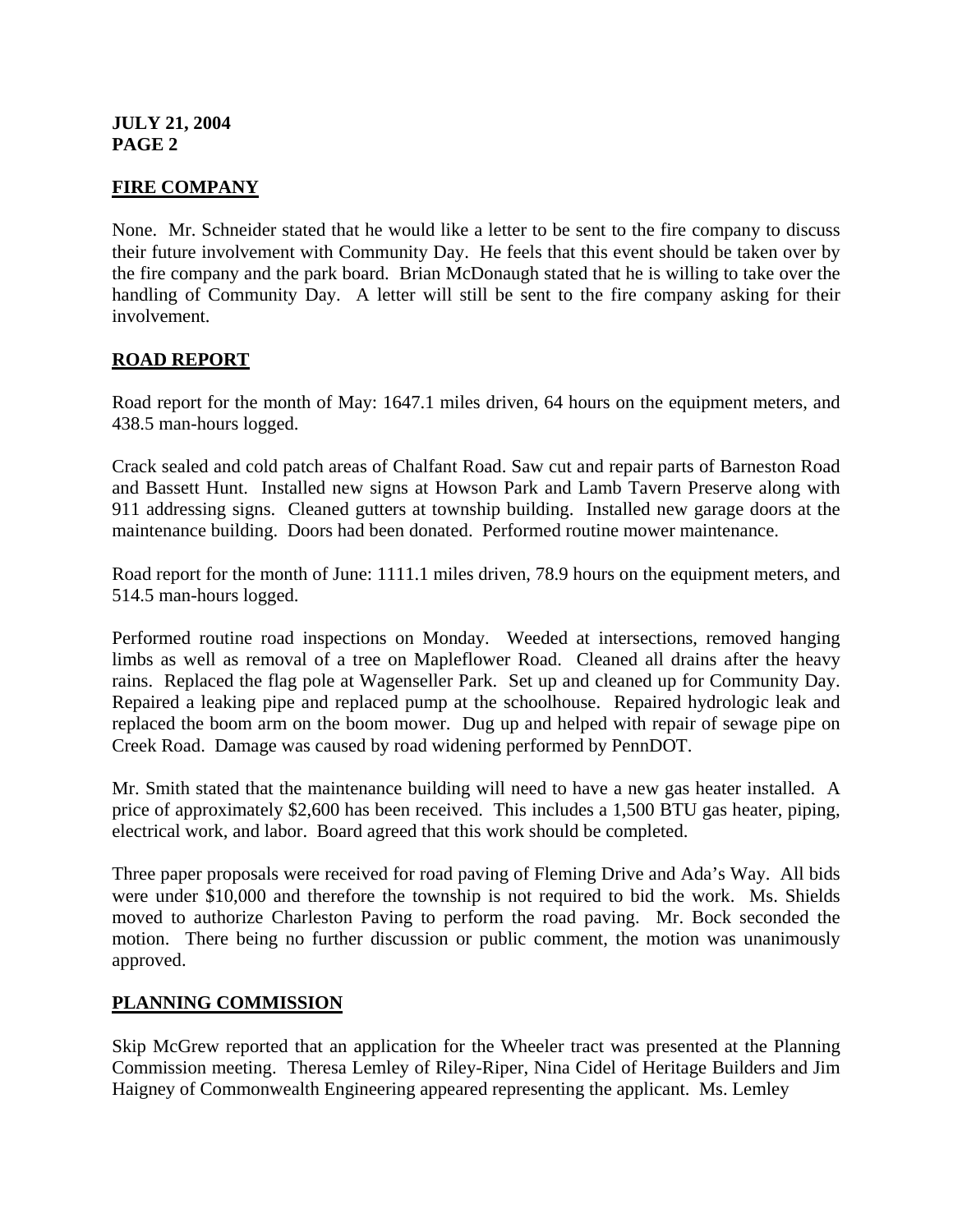introduced the plan which had been submitted too late for an engineering review. The plan calls for 18 housing units including the existing building located on Creek Road across from Burgess Park. She stated that the application agrees with the "consensus" sketch plan discussed at a previous meeting. Ms. Lemley stated that the trail system would be open to the public and paved with natural materials. Ms. Cidel indicated that the historical springhouse would be studied to determine what stabilization is required. Mr. Haigney agreed to recheck lot 3 to keep as much of the central hedgerow in the greenway as possible. Mark Eschbach, neighbor of the proposed development, asked if the screen planting on the northern tract perimeter would be limited to white pines. He and the Planning Commission encouraged more diverse plantings. Mr. Haigney stated that the pines were a request of neighbor Tom Cooke, but that he would reconsider the selection. Mr. Eschbach also noted a septic easement strip on which his current and replacement sites are located. He was concerned that required setbacks from the new lots' wells may be penetrated. He was also concerned about the impact of the new wells on his existing one. The applicant will further examine these issues. Finally, Mr. Eschbach was assured that the Township would not require and would object to community lighting.

Chuck Dobson of Genterra appeared to represent the applicant with regards to the Old Orchard subdivision. This application would place 11 units on 22 acres located on Little Conestoga Road. He explained that an engineers' meeting earlier that day with Mr. Kologie had resolved many of the issues in the engineer's review letter, however, several issues still remained. The main issue is the site distance at the road entrance. The entrance road penetrates the 100' tract perimeter setback requiring a waiver from the Board of Supervisors. Given the dense plantings along the boundary, the Planning Commission would expect to recommend such a waiver. At the entrance point, however, the 50' setback is penetrated which would require a variance. It is also unclear whether the sight distance requirements can be met without an easement across the Hall's property to the east. Moving the entrance road to the west may cause a sight distance reduction due to a vertical curve on Little Conestoga road. Given the alternatives of raising the low point or reducing the high point, the neighbors and the Planning Commission prefer the former. Mr. Dobson stated that the issue remains under investigation.

The greenway configuration does not fully comply with the ordinance. It was agreed that the greenway resulted from the "four step" design process and is generally acceptable. The narrow corridor on the east side, however, may not be included in the greenway calculation. Ownership of the greenway was also discussed with the Planning Commission recommending ownership by the Homeowners' Association with an easement to a conservation organization. Ms. Krentel stated that Wallace Trust might accept such an easement if a maintenance endowment is provided. Ms Kirk presented the Commission with a letter from the Trails Association requesting a perimeter trail. Mr. Dobson agreed to consider this and reiterated his offer to dedicate the abandoned roadway as well as an access strip as the public land dedication requirement. Other potential waivers include eliminating the woodland study for the undisturbed areas on the site, acceptance of the 8% grade on the access loop area, and permitting stormwater easements that straddle property boundaries. A fee-in-lieu of an impact study is expected. The Fire Marshall will be consulted regarding the loop radius and mountable shoulder surface. Mr.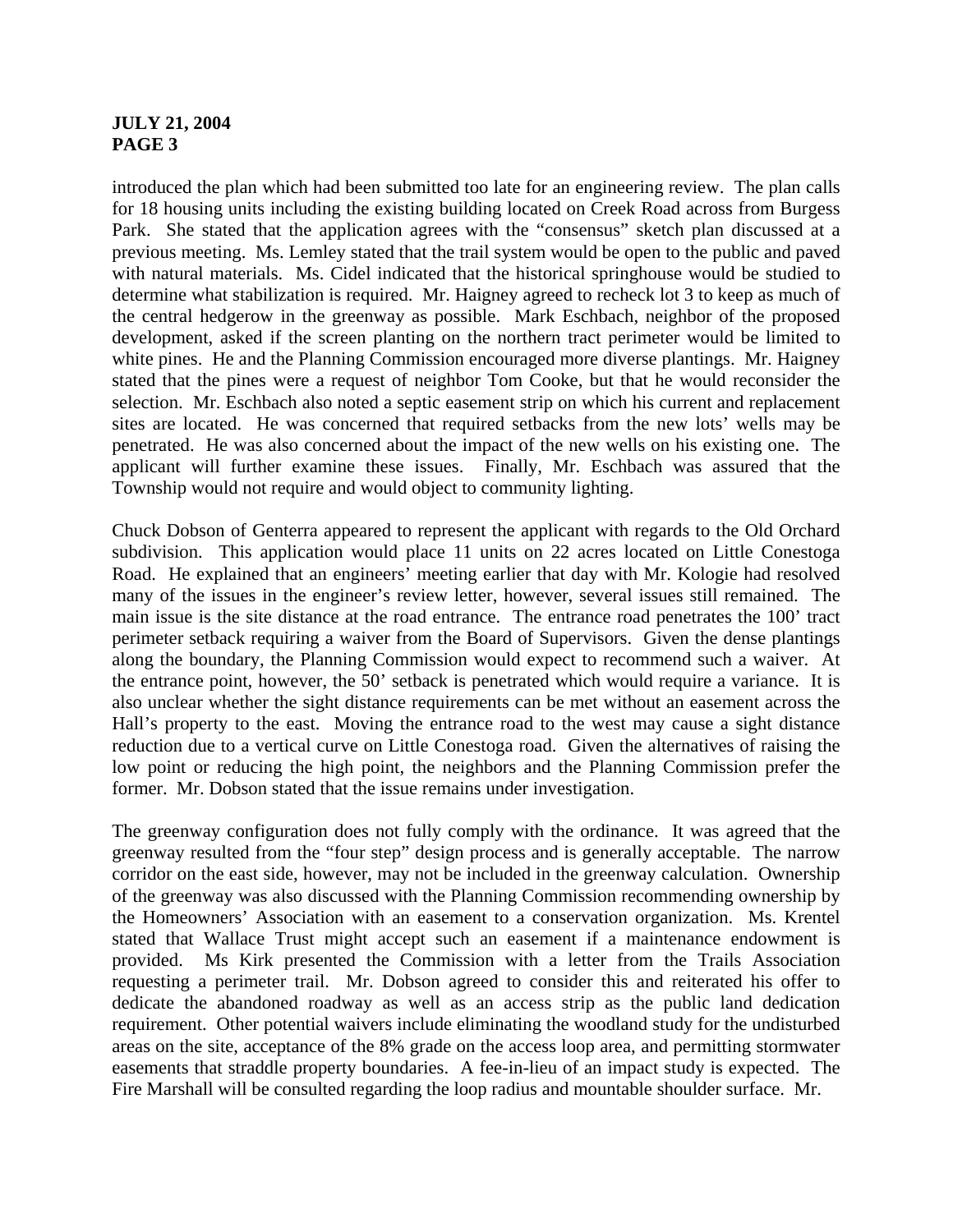Dobson stated that work continues on securing a DEP certification that the contaminated soils have been ameliorated. He is still uncertain if Genterra will agree to advise prospective home buyers that contaminated soils were present.

The Commission reviewed the  $1<sup>st</sup>$  draft of the SALDO as provided by Castle Valley. Further review is still pending.

Barbara D'Angelo was appointed as acting Vice Chairman to run the August meeting and until such time as Steve Minissale is again able to attend meetings.

Mr. Bock as the township engineer how are the issues of alleys handled in other developments. Mr. Kologie stated that they are usually part of the HOA documents and are therefore the responsibility of the HOA.

# **SUBDIVISIONS**

- 1. #04-1 Old Orchard Estates
- 2. #04-2 Edgemoor Run (Bernard) Reaffirmation of plan approval
- 3. #03-4 Brandywine Hill (Wheeler)

# **OLD BUSINESS**

Jane Davidson was present to discuss the Springton Road Bridge replacement. Ms. Davidson provided the board with a brief overview of the history of the bridge and surrounding area as well as the previous bridge replacement plans that were submitted by PennDOT. Ms. Davidson stated that the new plans submitted show that the size of the bridge has been downsized from the previous submission and will have boxed culverts with ash façade. Mr. Schneider stated that he would prefer to see a wood rail instead of a fake stone façade. Mr. Smith asked if someone would be present to monitor the project. Ms. Davidson stated that the Township Historical Commission would be present. Mr. Bock asked if the neighbors have been notified of the proposed project. Ms. Davidson stated that it is PennDOT's responsibility to provide notification to the surrounding property owners but she is unsure if this has been done yet. Mr. Smith asked if a weight limit has been set for the bridge. Ms. Davidson stated she is unsure but that most bridges have a 20 ton limit. Mr. Schneider stated he would like to see if U&S Fish and Wildlife has reviewed and approved the plans. The Board agreed to look into this and to have the Township Engineer review the plans for stormwater consistency.

Ms. Davidson stated that the Township Historical Commission has given conditional approval of the plan pending the receipt and review of the Phase I Archaeological Report. The next step for the Board would be to issue a letter to her as County Historical Preservation Officer citing the Board's conditions, recommendations, and/or approval of the plans.